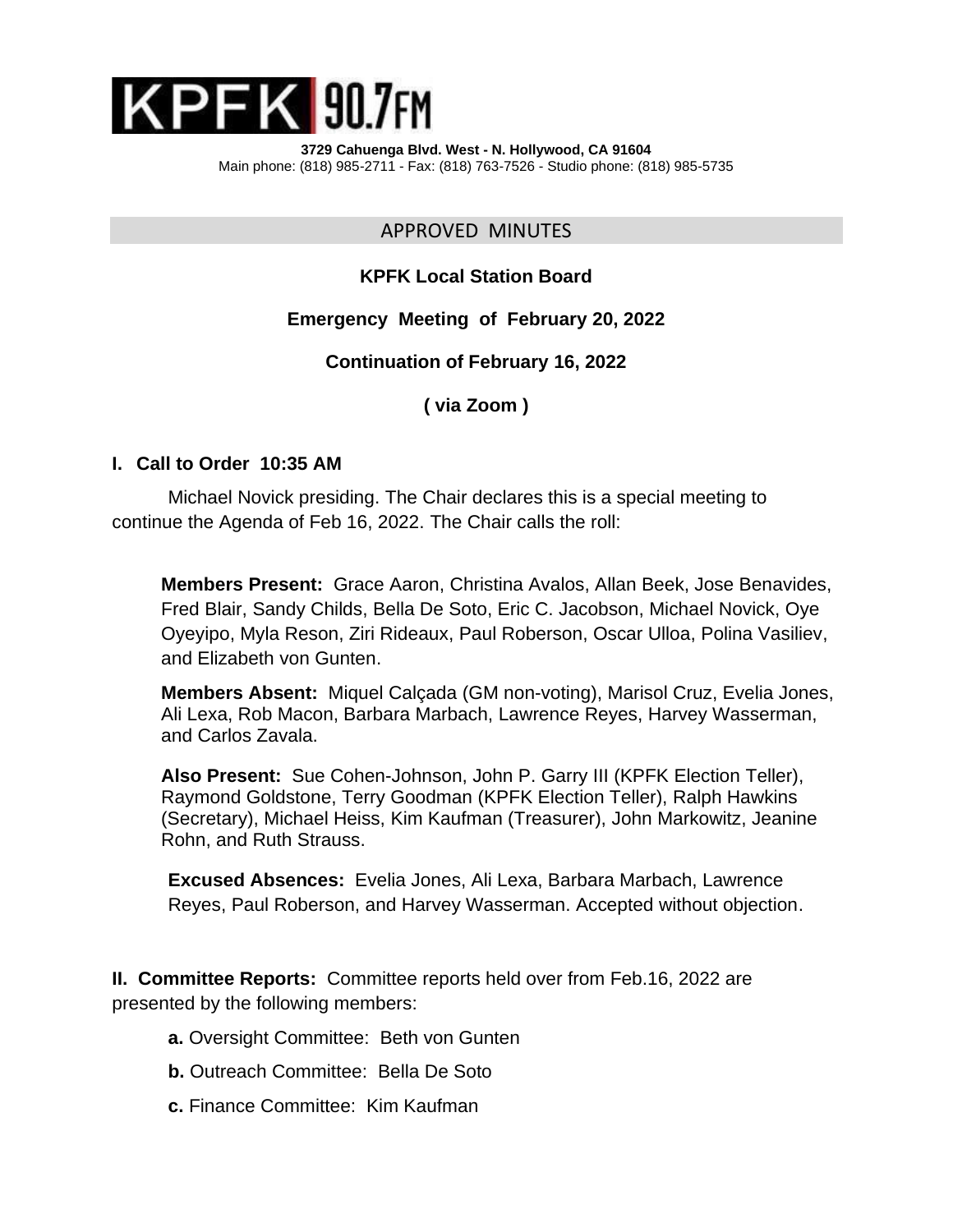

**III. Main Motion:** Myla Reson introduces a motion to rescind the existing Authorization of Tellers and reopen nominations. Second by Oye Oyeyipo. (The motion was properly noticed and is appended below).

The Chair invites comment from Terry Goodman, Election Teller, who confirms there should be time for objections, The Chair calls for objections. Hearing none, the Chair declares the motion to rescind is passed.

The Chair hears discussion from the members on Pacifica election procedures. (11 min.)

The Chair looks to proceed with the motion, under the Bylaws that specify there are two seats for each station on PNB committees. The Chair asks Myla Reson to read her motion to the body. Myla Reason recites the text of the motion.

Bella De Soto raises an objection and moves an amendment to ratify the Tellers tally of the vote taken since the previous meeting. Second by Sandy Childs. The Chair rules the motion is not in order since the body just voted to nullify that process.

The Chair clarifies the purpose of the main motion is to correct the Tellers' Authorization and affirm the eligibility of all members to vote in the election.

The Chair calls for public comment. Comment and discussion follows. (14 min.)

Eric Jacobson is recognized and notes the nominees were not given the opportunity to speak and advance their candidacy at the last meeting. Duly noted by the Chair.

The Chair entertains further public comment. Comments and discussion continues. (7 min.)

The Chair seeks clarification on the motion regarding whether the time frame considering March 7, 2022 for the ratification of the pending election results is tenable. Jeanine Rohn advises that in the event of any delay, the standing members of the PNB committees remain in place.

There is further comment and discussion on the motion. (15 min.)

Beth von Gunten moves to amend the main motion to leave nominations open until the ballots are issued at midnight. Second by Bella De Soto. Discussion continues. (9 min.)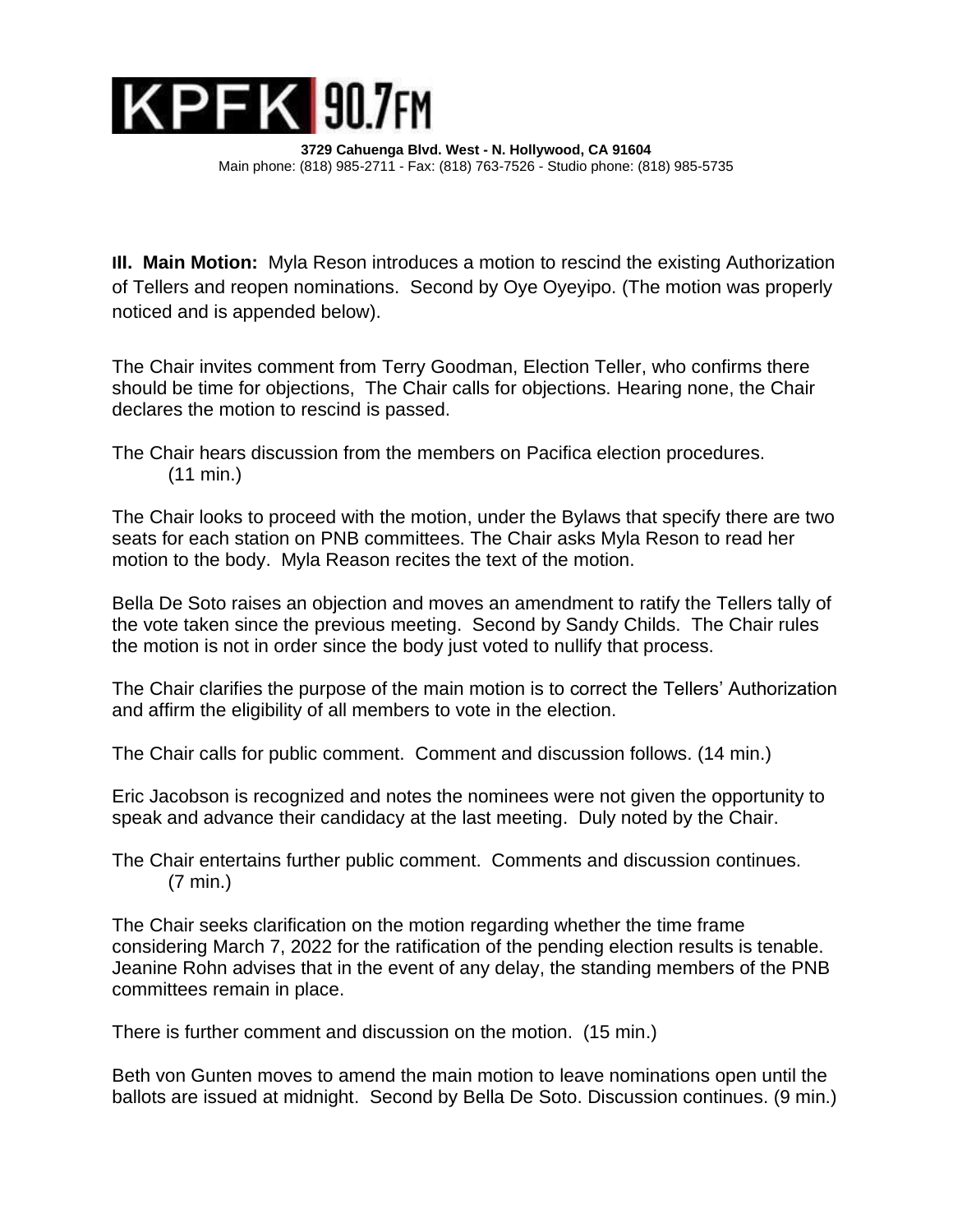

Grace Aaron introduces a substitute motion. After further discussion and public comment (13 min.), Grace Aaron withdraws her substitute motion,

Myla Reson calls the question on the motion to amend. The Chair call for the roll. The Secretary records the vote:

Grace Aaron (No), Christina Avalos (No), Allan Beek (Yes), Jose Benavides (No), Fred Blair (Abstain), Sandy Childs (Yes), Bella De Soto (No), Eric C. Jacobson (Abstain), Michael Novick (No), Oye Oyeyipo (No), Myla Reson (No), Ziri Rideaux (No), Paul Roberson (No), Oscar Ulloa (No), Polina Vasiliev (No), and Elizabeth von Gunten (Abstain).

The tally is 2 yea, 11 nay, and 3 abstentions. The motion to amend is defeated.

Myla Reson calls the question on the main motion. The Chair calls for the roll. The Secretary records the vote as follows:

Grace Aaron (Yes), Christina Avalos (Yes), Allan Beek (Yes), Jose Benavides (Yes), Fred Blair (Yes), Sandy Childs (Yes), Bella De Soto (No), Eric C. Jacobson (Yes), Michael Novick (Abstain), Oye Oyeyipo (Yes), Myla Reson (Yes), Ziri Rideaux (Abstain), Paul Roberson (Yes), Oscar Ulloa (Abstain), Polina Vasiliev (Yes), and Elizabeth von Gunten (Yes)

The tally is 12 yea, one nay, and 3 abstentions. The motion carries.

### **III. Committee Nominations**

The Chair calls for additional nominations and entertains comment. Comments and discussion continue. (6 min.)

The Chair asks the Teller to read out the current nominations and to record additional nominations. The Chair notes that according to the Bylaws each PNB committee will have "*at least* one Director and two Delegates from each station."

The Chair opens the floor for additional nominations. The final account of nominations is read by John P. Garry III as follows, and the nominees are allowed to speak to their candidacy.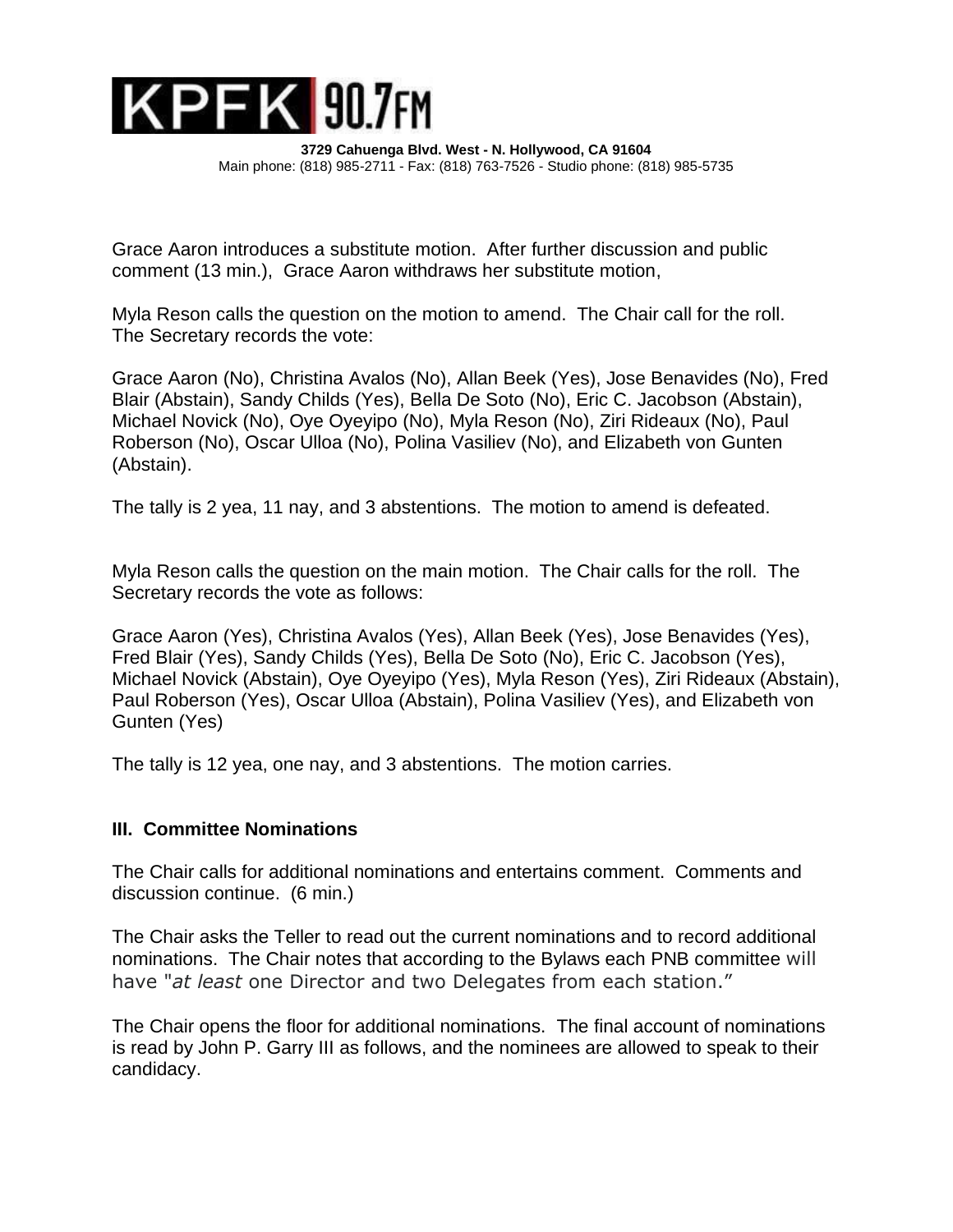

- a. Audit Committee (2 Delegate seats open): Fred Blair, Bella De Soto, and Eric C. Jacobson.
- b. Committee of Inclusion for KPFK: (one Director seat open) Director Evelia Jones; (3 member seats open) Marisol Cruz, Bella De Soto, and Paul Roberson.
- c. Elections Committee (2 Delegate seats open): Grace Aaron, Christina Avalos, Bella De Soto, Michael Novick, Myla Reson.
- d. Governance Committee (2 Delegate seats open): Marisol Cruz, Bella De Soto.
- e. Programming Committee ( 2 Delegate seats open): Grace Aaron, Bella De Soto, Ziri Rideaux, and Oscar Ulloa.
- **IV. Motion to Adjourn 12:58 PM** by Bella De Soto, No objections.

# **Appendix:**

### **Motion to Rescind and Replace**

" WHEREAS, The KPFK LSB is electing delegates to serve on PNB committees this year, by STV ballot, with nominations that took place at the meeting of Feb. 16, 2022;

RESOLVED, that the STV elections shall be conducted for all PNB committees and the Committee of Inclusion via electronic mail, under previous authorizations for electronic communications, with Terry L. Goodman serving as Chair of Tellers and John P. Garry III serving as Teller.

FURTHER RESOLVED, that all current listener and staff delegates are authorized to vote and will be sent voting instructions via email on or before Monday, February 21, 2022 at close of business, and that the polls shall close on Friday Feb. 25, 2022 at midnight Pacific Standard Time. The Chair of Tellers will distribute preliminary tally results to all voters soon after the tellers agree on those results.